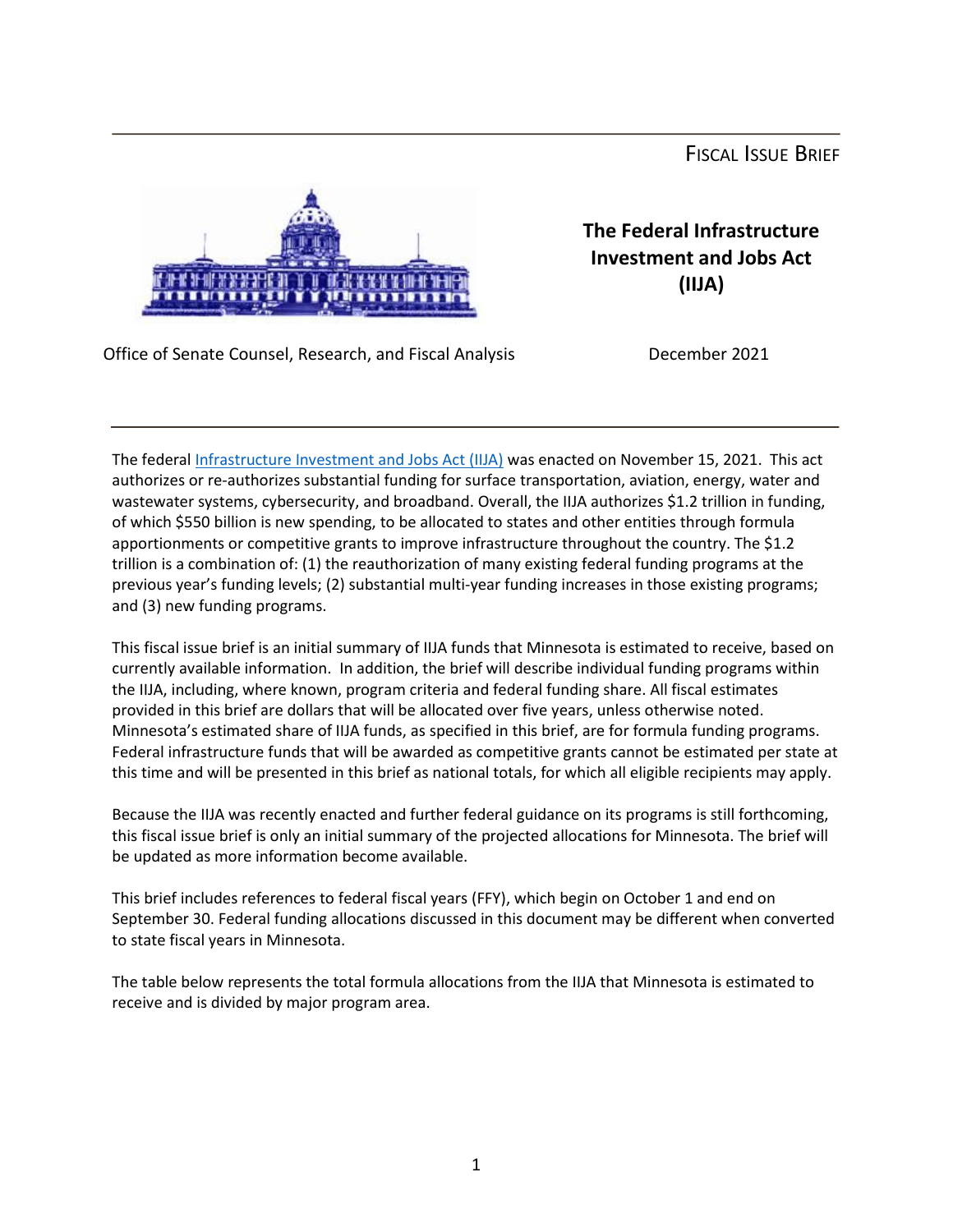| <b>Infrastructure and Investment Jobs Act</b>                           |                              |
|-------------------------------------------------------------------------|------------------------------|
| <b>Projected Minnesota Formula Allocations</b>                          |                              |
| (dollars in millions)                                                   |                              |
| Purpose/Program                                                         | <b>Minnesota Allocation*</b> |
| <b>TRANSPORTATION</b>                                                   |                              |
| National Highway Performance Program                                    | \$2,457.0                    |
| <b>Surface Transportation Block Grant</b>                               | \$1,196.8                    |
| Highway Safety Improvement Program                                      | \$246.0                      |
| Railway-Highway Crossings                                               | \$33.0                       |
| <b>Congestion Mitigation and Air Quality</b>                            | \$182.7                      |
| National Highway Freight Program                                        | \$117.7                      |
| <b>Metropolitan Transportation Planning</b>                             | \$31.4                       |
| <b>Carbon Reduction Program</b>                                         | \$106.7                      |
| Promoting Resilient Operations for Transformative, Efficient, and Cost- | \$121.3                      |
| Saving Transportation (PROTECT) Program (formula portion only)          |                              |
| Bridge Investment Program (formula portion only)                        | \$302.1                      |
| National Electric Vehicle Formula Program                               | \$68.2                       |
| Construction of Ferry Boats and Ferry Terminal Facilities Program       | \$6.1                        |
| <b>Transit Formula Grants</b>                                           | \$820.3                      |
| DRINKING WATER AND WASTEWATER INFRASTRUCTURE                            |                              |
| Water Infrastructure                                                    | \$680.0                      |
| <b>ENERGY</b>                                                           |                              |
| <b>State Energy Program</b>                                             | \$10.1                       |
| Energy Efficiency Revolving Loan Fund                                   | \$2.0                        |
| <b>Weatherization Assistance Program</b>                                | \$144.8                      |
| Low Income Home Energy Assistance Program                               | <b>TBD</b>                   |
| <b>CYBERSECURITY</b>                                                    |                              |
| State and Local Cybersecurity Grant Program                             | \$17.9                       |
| <b>BROADBAND</b>                                                        |                              |
| Broadband Equity, Access, and Deployment State Grants (formula)         | At least \$100.0             |

*\*All funding amounts are totals for FFY 2022 through FFY 2026, except for the State and Local Cybersecurity Grant Program, which is FFY 2022 through FFY 2025.*

## **TRANSPORTATION**

The IIJA succeeds the previous federal five-year transportation funding act, the [Fixing America's Surface](https://www.fhwa.dot.gov/fastact/)  [Transportation \(FAST\) Act,](https://www.fhwa.dot.gov/fastact/) which has been operating under a one-year extension. The IIJA increases formula apportionment funding for federal-aid programs by approximately 30 percent compared to the FAST Act, including several new apportionment programs. In addition, the IIJA authorizes several new discretionary (competitive) grant programs supporting all modes of transportation.

In total, the IIJA will provide the United States Department of Transportation (USDOT) with \$567.5 billion. These funds will be distributed to states, local governments, and other entities through both formula apportionments and competitive grants, administered through the Federal Highway Administration (FHWA), the Federal Transit Administration (FTA), and the Federal Aviation Administration (FAA), among others.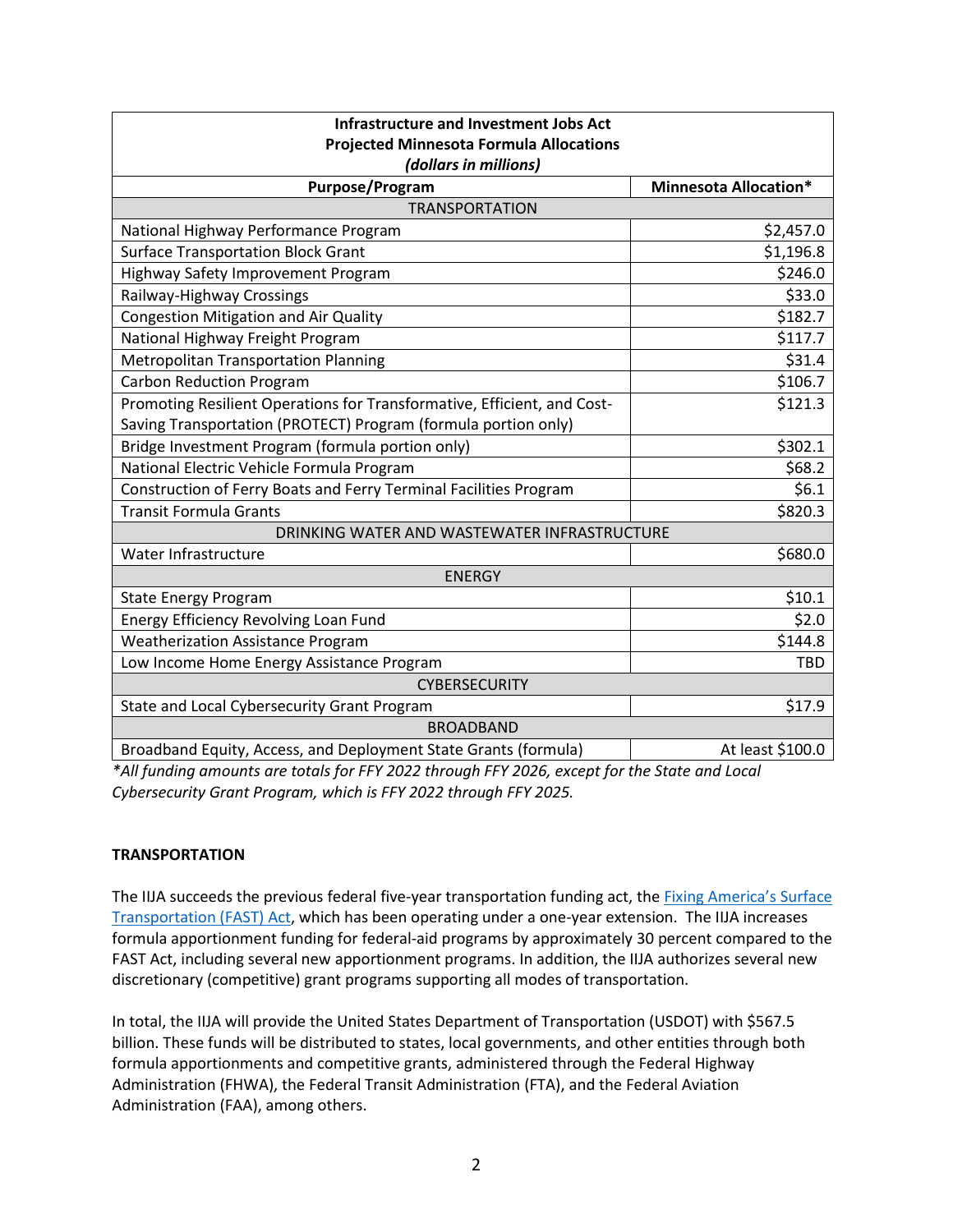State and local funding match requirements vary per program, but an 80 percent federal funding share is assumed in most areas, based on previous federal transportation funding. Where known, different federal share percentages are noted.

#### **HIGHWAYS**

#### Formula Funding

The IIJA reauthorizes state apportionment funding for the ongoing federal-aid formula programs: National Highway Performance, Surface Transportation Block Grant, Highway Safety Improvement, Railway-Highway Grade Crossings, Congestion Mitigation and Air Quality, National Highway Freight, and Metropolitan Transportation Planning. In addition, the bill adds four new formula funding programs: the Carbon Reduction Program, the PROTECT Program, the Bridge Program, and the National Electric Vehicle Program (details below). Minnesota is estimated to receive \$4.8 billion in total formula funding over five years (FFY 2022-2026) through these programs (see table for amount per program). This total includes re-authorized amounts as well as new program authorizations.

#### *Carbon Reduction Program*

Under this new program, Minnesota will receive \$106 million for projects to reduce transportation emissions. Of this total, 65 percent is for grants to counties and other local governments on a per-capita basis. Eligible projects include traffic management, public transportation, bicycle and pedestrian facilities, congestion management technologies, and alternative fuel vehicle deployment projects (including charging infrastructure), among several others. As part of this program, the state must develop a carbon reduction strategy within two years and update it every four years.

# *Promoting Resilient Operations for Transformative, Efficient, and Cost-Saving Transportation (PROTECT) Program*

This new formula program is expected to provide \$121 million to Minnesota for infrastructure resilience improvement projects that address vulnerability to the effects of extreme weather and natural disasters. Highway, transit, and port projects are eligible uses for these funds. In addition to these formula funds, the IIJA authorizes \$1.4 billion for competitive PROTECT program grants to be awarded to state and local governments for eligible highway, transit, passenger rail, and port projects.

## *Bridge Program*

Minnesota will receive an estimated \$302.1 million in formula funding for bridge replacement, rehabilitation, preservation, protection, and construction. Of that amount, 15 percent (\$45.3 million) is designated for off-system bridges (outside of the federal-aid highway system), at 100 percent federal funding share. In addition to this dedicated formula funding for bridges, the IIJA also authorizes \$12.5 billion for competitive grants though the Bridge Investment Program.

#### *National Electric Vehicle Program*

The IIJA also contains funding for the new National Electric Vehicle Program to deploy electric vehicle charging infrastructure. Minnesota is estimated to receive \$68.2 million under this program, which requires states to submit plans on how the funds will be used.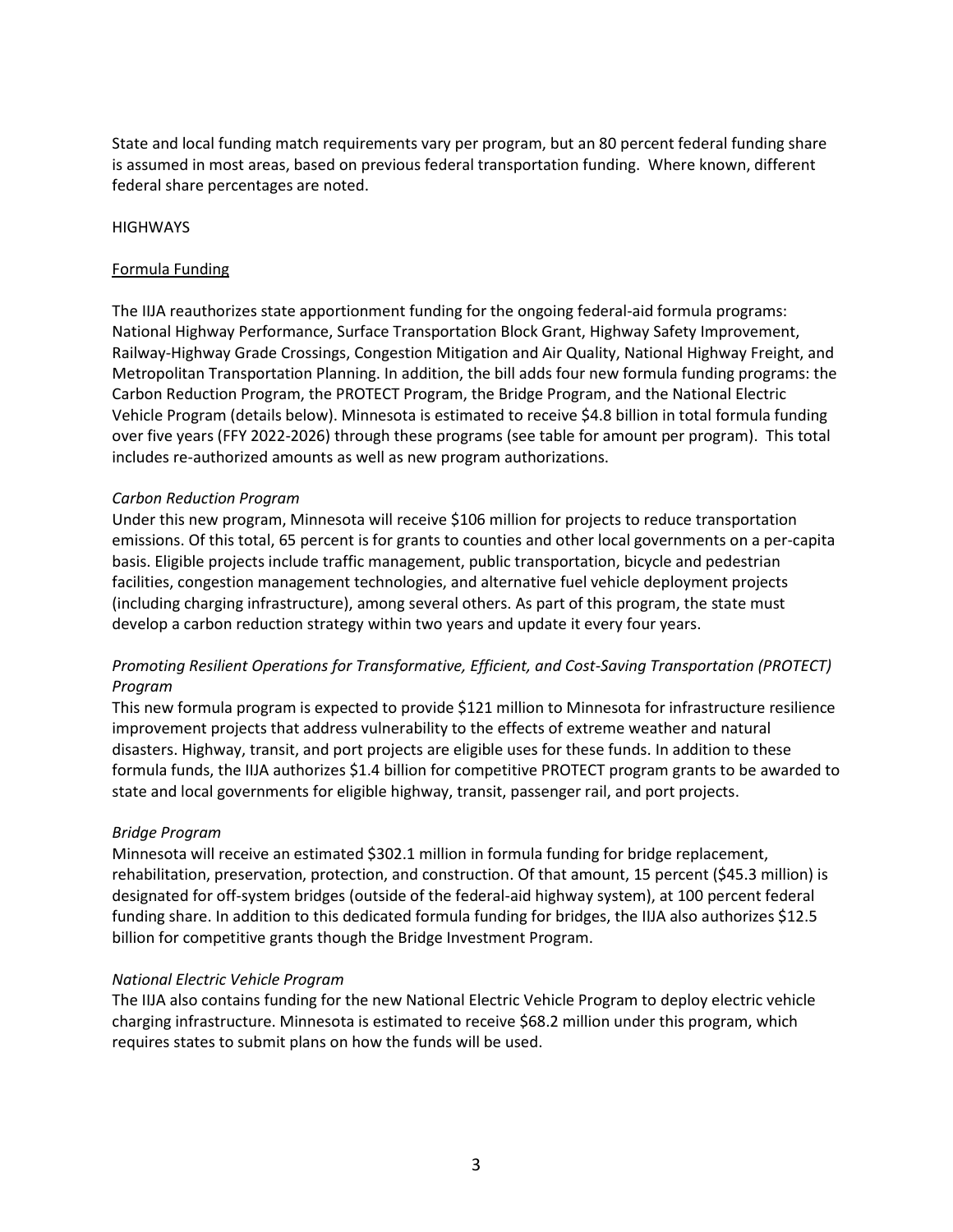# Competitive Grant Funding

The IIJA significantly increases the number of FHWA-administered competitive grant programs for state, local, and tribal governments. Project criteria and funding match requirements will vary per program, and further federal guidance is expected shortly. This is a non-exhaustive program list, including the total nationwide funding authorized in the IIJA:

- Bridge Investment Program (\$12.5 billion)
- Nationally Significant Freight and Highway Projects (INFRA) Program (\$8 billion in new funding)
- Rebuilding American Infrastructure with Sustainability and Equity (RAISE) Grants (\$7.5 billion)
- Strengthening Mobility and Revolutionizing Transportation (SMART) Grants (\$500 million)
- Rural Surface Transportation Grants (\$2 billion)
- Safe Streets and Roads for All Grants (\$5 billion)
- Charging and Fueling Infrastructure Grants (\$2.5 billion)
- Congestion Relief Program (\$250 million)
- Reduction of Truck Emissions at Port Facilities Grants (\$400 million)
- Reconnecting Communities Pilot Program (\$1 billion)
- Wildlife Crossings Pilot Program (\$350 million)

## TRANSIT

The IIJA authorizes funding from the Highway Trust Fund's Mass Transit Account for existing transit formula apportionment programs, including Urbanized Area Formula Grants, Rural Transit and Intercity Bus, Bus and Bus Facilities, and Enhanced Mobility of Seniors and Individuals with Disabilities. Minnesota is expected to receive \$820.3 million in total transit formula funding over five years, an increase of approximately 30 percent from the last year of the FAST Act funding. Further information about the distribution of funding between metropolitan and greater Minnesota transit systems is forthcoming from the FTA.

In addition, the IIJA contains funding for competitive transit grant programs, including (amounts shown are nationwide totals authorized in the act):

- Capital Investment Grants (\$23 billion), for fixed guideway investment, including corridor-based bus rapid transit;
- Bus and Bus Facilities Grants (\$2 billion), which is available in addition to state formula funding for this purpose; and
- Low and No Emissions Vehicles Grants (\$5.6 billion), for purchase or lease of low-emission and no-emission transit buses.

## MULTIMODAL TRANSPORTATION

The IIJA authorizes significant multi-year funding for various programs for airports, highway safety, motor carrier safety, rail, and multimodal infrastructure. Minnesota's share of most of these funding programs is not yet known.

Significant areas of multimodal funding contained in the IIJA include (amounts are nationwide totals unless otherwise noted):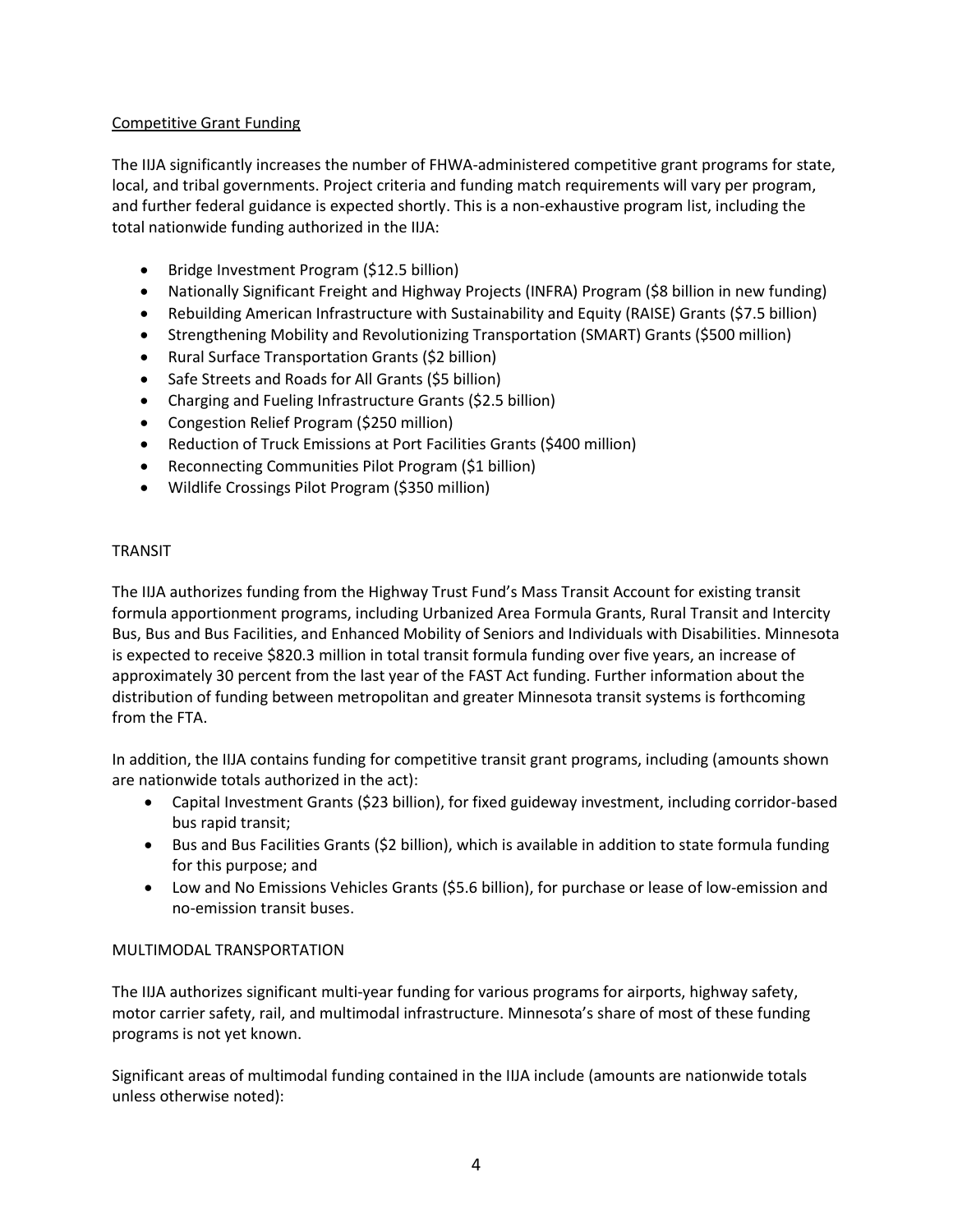- \$912 million in formula funding for the construction of ferry boats and ferry terminal facilities, of which Minnesota is expected to receive \$6.1 million. These funds are administered by the FHWA and are distributed to states and ferry systems;
- \$15 billion for Airport Infrastructure Grants, \$5 billion for the Airport Terminal Program, and \$5 billion for Facilities and Equipment Grants, all of which are generally awarded by the Federal Aviation Administration directly to local airport operating authorities;
- Appropriations for the Federal Railroad Administration, including competitive grants of \$5 billion for Consolidated Rail Infrastructure and Safety Improvements and \$3 billion for the new Railroad Crossing Elimination Program;
- Funding under the Maritime Administration, including \$2.3 billion for the Port Infrastructure Development Program; and
- \$1 billion in competitive grants for the modernization of natural gas distribution pipelines under the Pipeline and Hazardous Materials Safety Administration.

## **DRINKING WATER AND WASTEWATER INFRASTRUCTURE**

Minnesota is expected to receive approximately \$680 million over five years under the IIJA to address drinking water and wastewater infrastructure needs. This amount includes resources provided to the state and to local governments. The act reauthorizes and funds existing and new programs with a variety of aims, including replacing aging water infrastructure, connecting underserved communities to public water systems, and reducing lead in drinking water. While specific amounts that will be allocated to and within Minnesota have not yet been determined, the bulk of the appropriations enacted in the IIJA are for the Drinking Water State Revolving Loan Fund, which capitalizes revolving loan funds that states use to make loans to local governments for upgrading water infrastructure systems. State matching funds are required, though the specific amounts and terms have not yet been outlined.

## **ENERGY**

The IIJA authorizes and funds various existing and new programs related to energy. While competitive funding will be available to states through numerous grant programs, there are four programs that will provide direct allocations to Minnesota:

## *State Energy Program*

Minnesota will receive \$10.1 million over five years through this program, to fund various initiatives overseen by the Minnesota Department of Commerce's energy resources division.

## *Energy Efficiency Revolving Loan Fund*

Minnesota will receive \$2 million to capitalize a revolving loan fund to finance energy efficiency initiatives coordinated by the Department of Commerce.

## *Weatherization Assistance Program*

\$144.8 million will be allocated to Minnesota through this existing program, which reduces energy costs for low-income households by increasing the energy efficiency of their homes.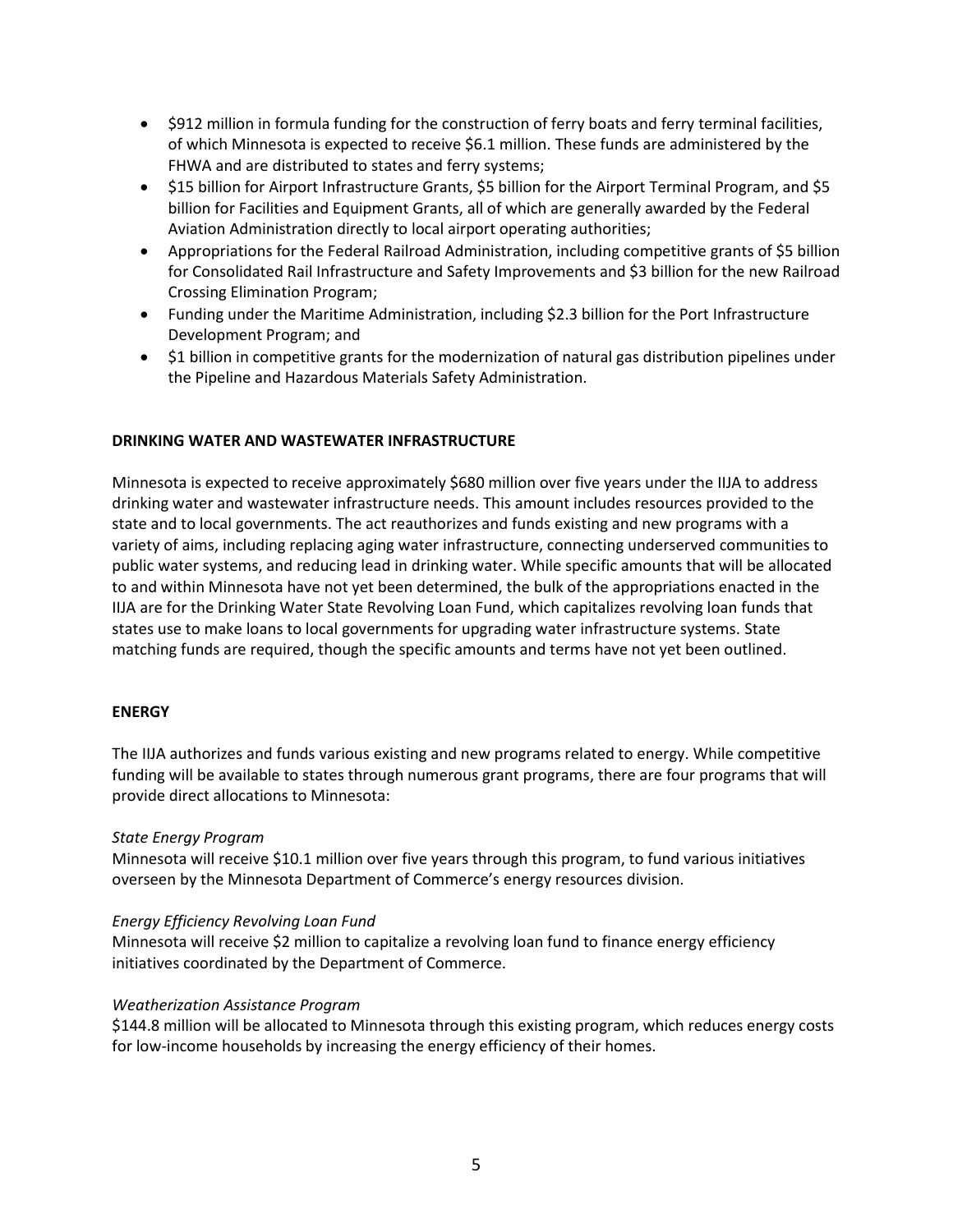#### *Low Income Home Energy Assistance Program (LIHEAP)*

An undetermined amount will be allocated to Minnesota for LIHEAP, which is an existing program that provides direct financial assistance to low-income households to pay energy bills and perform weatherization and related home repairs.

#### **CYBERSECURITY**

The IIJA creates the State and Local Cybersecurity Grant Program, which will provide grants to states to address cybersecurity risks. Minnesota is expected to receive \$17.9 million over four years for this program, of which 80 percent (\$14.3 million) is required to be allocated to local units of government as grants. Further, 25 percent (\$3.6 million) of the local government grants must be provided to rural areas of the state. Grantees must use the funds to bolster the security of internet networks and must develop a cybersecurity plan in collaboration with local governments. The IIJA requires an initial federal cost share of 90 percent, diminishing by 10 percentage points each subsequent year, which necessitates state or local matching funds. However, the program also allows the federal government to waive or modify the federal cost share requirement for grantees that demonstrate economic hardship.

#### **BROADBAND**

The IIJA provides funding to four existing broadband programs: the Federal Communications Commission's (FCC) Affordable Connectivity Fund (previously named the Emergency Broadband Connectivity Fund under the Consolidated Appropriations Act), the U.S. Department of Agriculture's Rural e-Connectivity Broadband Pilot Program (ReConnect), broadband loans under the Rural Electrification Act, and the National Telecommunications and Information Administration's (NTIA) Tribal Broadband Connectivity Program. The Affordable Connectivity Fund will subsidize broadband services to households while the ReConnect program, broadband loans, and Tribal Broadband Program will be distributed competitively.

Additionally, the new law authorizes and funds four new broadband programs: the Broadband Equity, Access, and Deployment State Grant Program; the State Digital Equity Capacity Grant Program; the Digital Equity Competitive Grant Program; and the Middle Mile Grant Program (details below).

## *Broadband Equity, Access, and Deployment State Grant Program*

Under this program, each state is estimated to receive an initial appropriation of \$100 million. In addition, \$32 billion will be distributed to states by formula, based on the state's share of unserved locations (as defined by federal law). An additional \$4.2 billion will also be distributed by formula to states, based on each state's share of unserved locations in high-cost areas. "High-cost areas" are those areas where the cost of building out broadband service is higher than average, as determined by factors including remote location, lack of population density, topography, or poverty rates.

The funds allocated under this program can be used to award competitive subgrants for the installation of internet and wi-fi infrastructure in unserved and underserved areas, data collection and mapping, and providing internet-capable devices. The program requires states to match 25 percent of project costs, except in high-cost areas, for which no match is required.